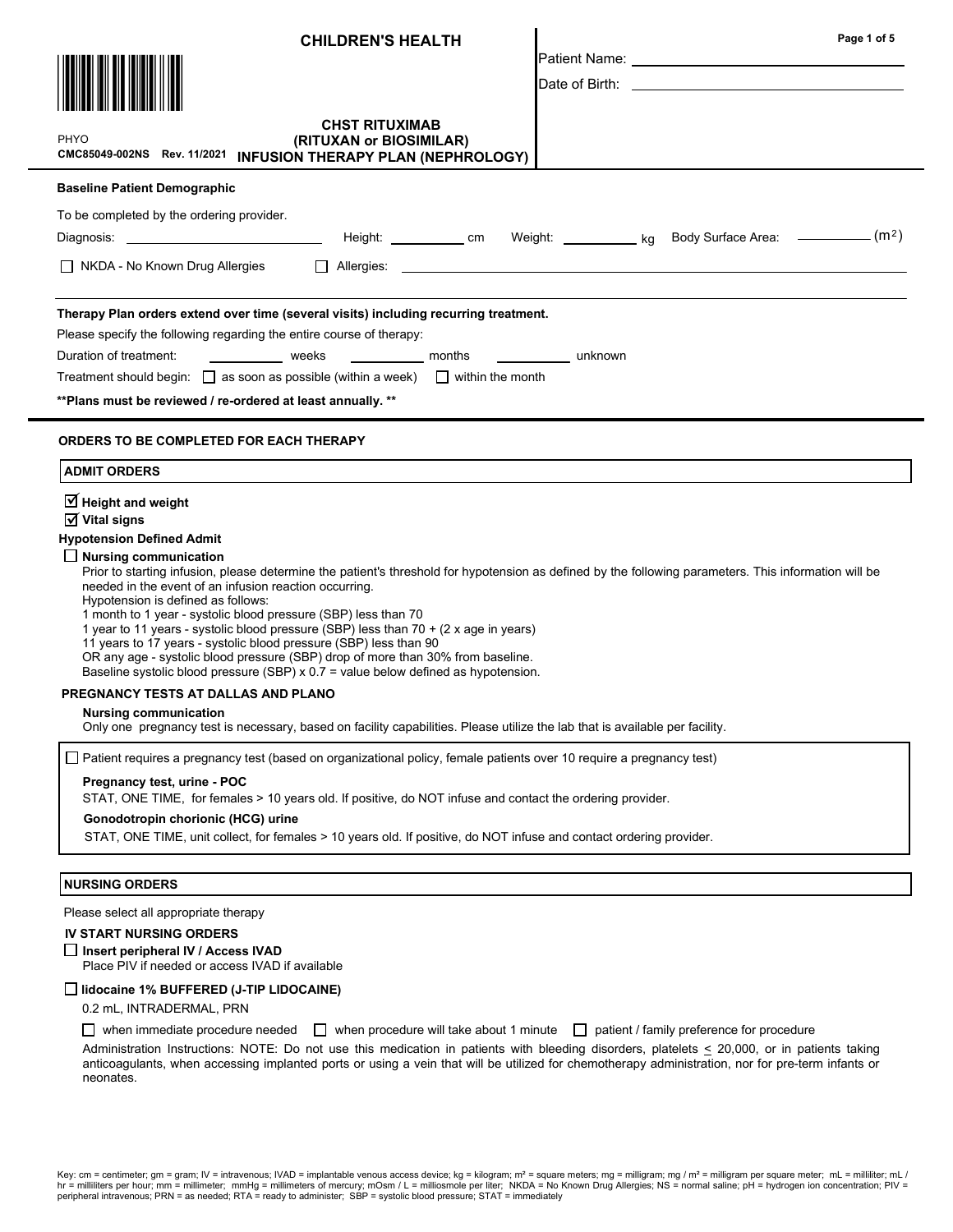

Page 2 of 5

Patient Name: Date of Birth:

\*PHYO PHYO \*

# CMC85049-002NS Rev. 11/2021 INFUSION THERAPY PLAN (NEPHROLOGY) CHST RITUXIMAB (RITUXAN or BIOSIMILAR)

ORDERS TO BE COMPLETED FOR EACH THERAPY

# NURSING ORDERS, CONTINUED Please select all appropriate therapy lidocaine - prilocaine (EMLA) cream TOPICAL, PRN  $\Box$  when more than 60 minutes are available before procedure  $\Box$  when procedure will take more than 1 hour □ patient / family preference for procedure Administration Instructions: NOTE: In children < 3 months of age, or < 5 kg in weight, maximum application time is 1 hour. lidocaine - tetracaine (SYNERA) patch TOPICAL, PRN  $\Box$  when 20 - 30 minutes are available before procedure  $\Box$  when procedure will take more than 1 hour when anticipated pain is less than 5 mm from skin surface  $\Box$  patient / family preference for procedure  $\Box$  lidocaine with transparent dressing 4% kit TOPICAL, PRN when 20 - 30 minutes are available before procedure  $\Box$  when procedure will take more than 1 hour  $\Box$  patient / family preference for procedure heparin flush heparin flush 10 - 50 units, INTRAVENOUS, PRN, IV line flush. Per protocol, heparin should not be used to flush peripheral IVs. This heparin flush should be used with all central lines including IVADs, with the exception of de-accessing the IVAD. 100 - 300 units, INTRAVENOUS, PRN, IV line flush. Per protocol, heparin should not be used to flush peripheral IVs. For use only when de-accessing IVADs.  $\Box$  Heparin flush Sodium chloride flush 0.9% injection 1 - 20 mL, INTRAVENOUS, PRN, IV line flush  $\Box$  Sodium chloride flush

# Sodium chloride - preservative free 0.9% injection

1 - 30 mL, INTRAVENOUS, PRN, IV line flush

# PRE-PROCEDURE LABS

# □ Complete Blood Count With Differential Complete Blood Count With Differential DURATION: 4 treatments

STAT, ONE TIME, unit collect

# PRE-MEDICATIONS

# $\Box$  Acetaminophen pre-medication 30 minutes prior (15 mg / kg, maximum 650 mg)

Nursing communication

Administer only one of the acetaminophen orders, suspension or tablets, do not give both.

#### acetaminophen suspension

15 mg / kg, ORAL, for 1 dose pre-medication, give 30 minutes prior to infusion

Dose:

# acetaminophen tablet

15 mg / kg ORAL, for 1 dose pre-medication, give 30 minutes prior to infusion Dose:

Key: cm = centimeter; gm = gram; IV = intravenous; IVAD = implantable venous access device; kg = kilogram; m<sup>2</sup> = square meters; mg = milligram; mg / m<sup>2</sup> = milligram per square meter; mL = milligram per square meter; mL = hr = milliliters per hour; mm = millimeter; mmHg = millimeters of mercury; mOsm / L = milliosmole per liter; NKDA = No Known Drug Allergies; NS = normal saline; pH = hydrogen ion concentration; PIV =<br>peripheral intraveno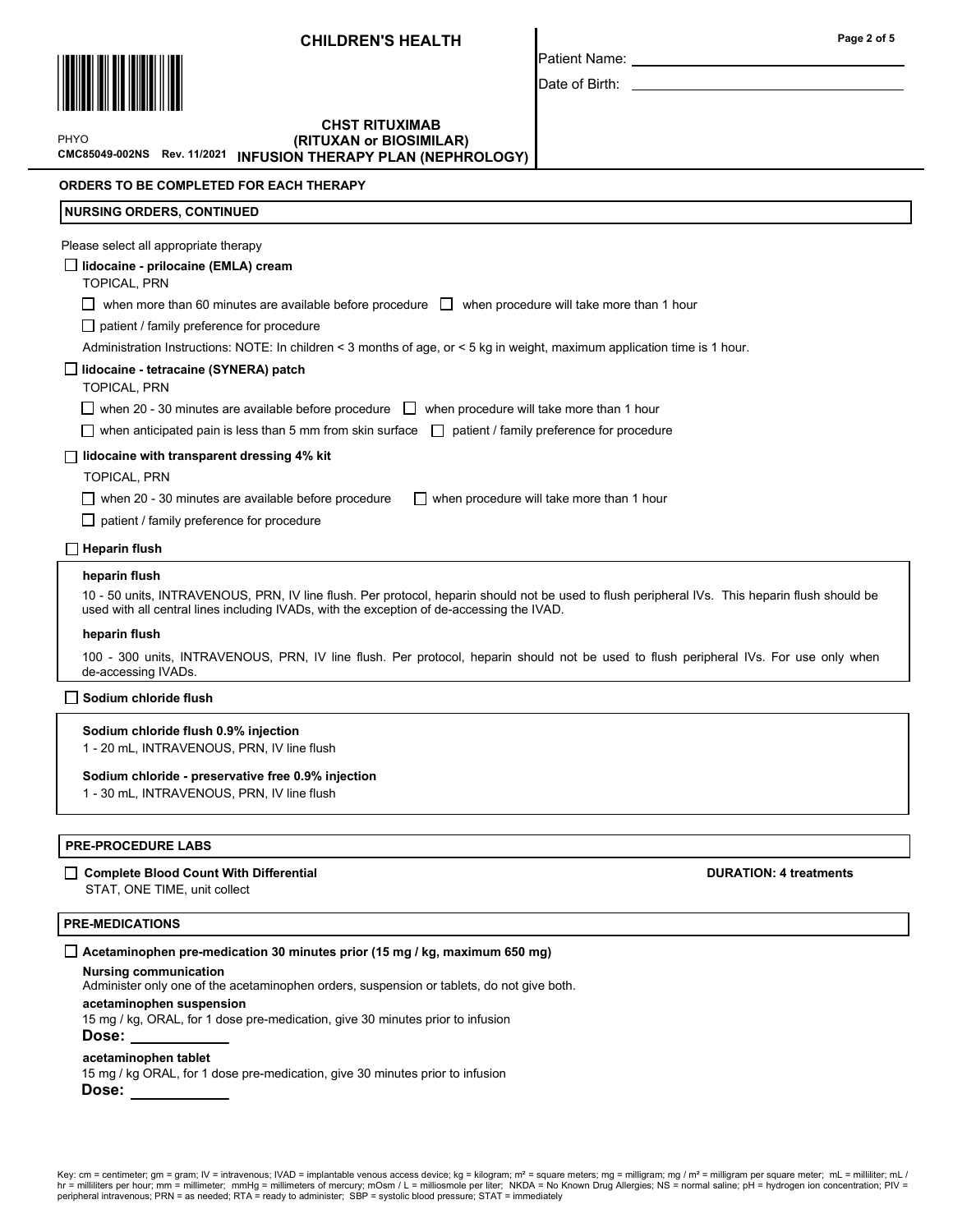CHST RITUXIMAB



Patient Name:

Date of Birth:

\*PHYO PHYO \*

# CMC85049-002NS Rev. 11/2021 INFUSION THERAPY PLAN (NEPHROLOGY)(RITUXAN or BIOSIMILAR)

ORDERS TO BE COMPLETED FOR EACH THERAPY

# PRE-MEDICATIONS, CONTINUED

# $\Box$  Diphenhydramine pre-medication 30 minutes prior (1 mg / kg, maximum 50 mg)

# Nursing communication

Administer only one of the diphenhydrAMINE pre-medication orders, liquid, capsule or injection, do not give more than one of the orders as a pre-medication.

#### diphenhydrAMINE liquid

1 mg / kg, ORAL, for 1 dose pre-medication, give 30 minutes prior to infusion

Dose:

#### diphenhydrAMINE capsule

1 mg / kg ORAL, for 1 dose pre-medication, give 30 minutes prior to infusion Dose:

# diphenhydrAMINE injection

1 mg / kg, INTRAVENOUS, 1 dose pre-medication, give 30 minutes prior to infusion Dose:

# □ methyIPREDNISolone RTA infusion

2 mg / kg INTRAVENOUS, for 1 dose. Give 30 minutes prior to riTUXimAB Ready to administer by IV infusion. Doses > 15 mg / kg should be given over a minimum of 1 hour. (see protocol for monitoring parameters.)

Dose:

# INTRA-PROCEDURE

# $\overline{\triangleleft}$  Nursing communication

Adverse reactions may include fever, chills, rigors, hypotension and severe allergic reactions (anaphylaxis)

#### $\triangledown$  Vital signs

Obtain baseline vitals prior to start of riTUXimab infusion. Then monitor vitals 15 minutes after initiation of the infusion and 15 minutes after each rate change. Check vitals at the completion of the infusion and observe post infusion based on patient status.

#### $\overrightarrow{v}$  Nursing communication

In the event of adverse reactions or other infusion related symptoms, the infusion should be stopped and the provider notified.

| Initial infusion       | First hour infusion rate                                       | $0.5$ mg / kg / hr                                                                                    | Maximum rate: 50 mg / hr  |
|------------------------|----------------------------------------------------------------|-------------------------------------------------------------------------------------------------------|---------------------------|
|                        | If no infusion related events<br>observed after 60 minutes     | Increase rate by 1 mg / kg / hr                                                                       | Maximum rate: 100 mg / hr |
|                        | If no infusion related events<br>observed after 30 minutes     | Continue to increase rate by 0.5 mg / kg / hr every<br>30 minutes until maximum rate has been reached | Maximum rate: 400 mg / hr |
| Subsequent<br>infusion | First hour infusion rate                                       | 1 mg / kg / hr                                                                                        | Maximum rate: 100 mg / hr |
|                        | If no infusion related events<br>are observed after 30 minutes | Increase rate by 1 mg / kg / hr every 30 minutes<br>until maximum rate has been reached               | Maximum rate: 400 mg / hr |

### $\triangledown$  Physician communication order

Please round up riTUXimab dose, if clinically acceptable, to nearest 100 mg to minimize waste. Dose regimen of riTUXimab: 375 750 mg / m<sup>2</sup> every 2 weeks x 4 doses, (maximum dose 1,000 mg per treatment). Please enter the dose of riTUXimab in 'mg' to facilitate prior authorization requirements.

**INTERVAL:** 1 time a week **DURATION:** 4 treatments

#### riTUXimab (RITUXAN or biosimilar) (Select one product below):

| $\Box$ riTUXimab (RITUXAN) in sodium chloride 0.9% infusion      |  |
|------------------------------------------------------------------|--|
| Intravenous, once, starting 0.5 hours after treatment start time |  |

Final concentration should be 1 mg / mL

Dose: mg

 $\Box$  Sodium Chloride 0.9%  $\Box$  Dextrose (Dilute to a final concentration of 1 - 4 mg / mL). Dose:  $\Box$  mL.

| Initial infusion | First hour infusion rate                                       | $0.5$ mg / kg / hr                                                                                    | Maximum rate: 50 mg / hr  |
|------------------|----------------------------------------------------------------|-------------------------------------------------------------------------------------------------------|---------------------------|
|                  | If no infusion related events<br>observed after 60 minutes     | Increase rate by 1 mg / kg / hr                                                                       | Maximum rate: 100 mg / hr |
|                  | If no infusion related events<br>observed after 30 minutes     | Continue to increase rate by 0.5 mg / kg / hr every<br>30 minutes until maximum rate has been reached | Maximum rate: 400 mg / hr |
| Subsequent       | First hour infusion rate                                       | 1 mg / kg / hr                                                                                        | Maximum rate: 100 mg / hr |
| infusion         | If no infusion related events<br>are observed after 30 minutes | Increase rate by 1 mg / kg / hr every 30 minutes<br>until maximum rate has been reached               | Maximum rate: 400 mg / hr |

Key: cm = centimeter; gm = gram; IV = intravenous; IVAD = implantable venous access device; kg = kilogram; m<sup>2</sup> = square meters; mg = milligram; mg / m<sup>2</sup> = milligram per square meter; mL = milligram per square meter; mL = hr = milliliters per hour; mm = millimeter; mmHg = millimeters of mercury; mOsm / L = milliosmole per liter; NKDA = No Known Drug Allergies; NS = normal saline; pH = hydrogen ion concentration; PIV =<br>peripheral intraveno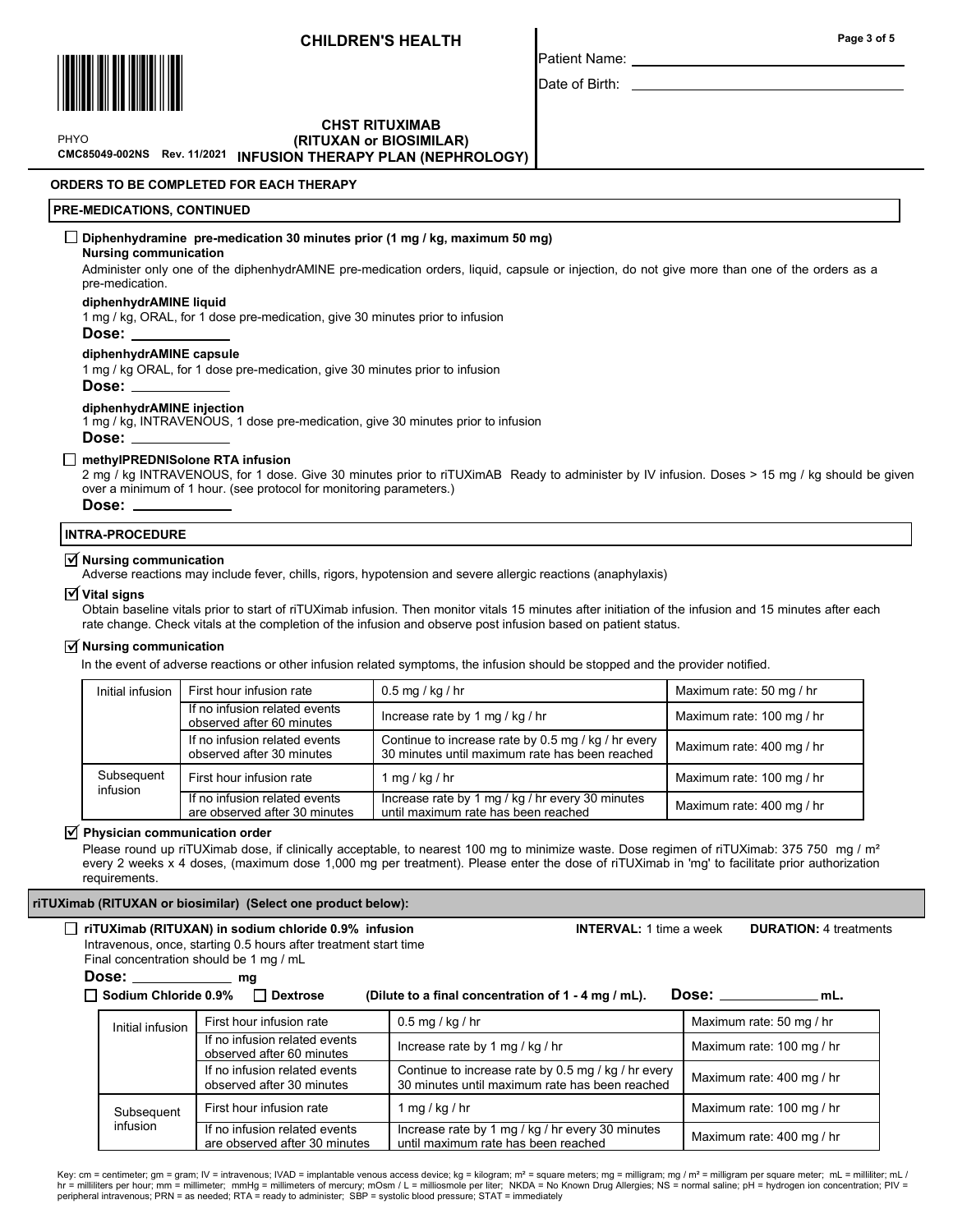

\*PHYO PHYO \*

Patient Name: Date of Birth:

Page 4 of 5

# CMC85049-002NS Rev. 11/2021 INFUSION THERAPY PLAN (NEPHROLOGY)CHST RITUXIMAB (RITUXAN or BIOSIMILAR)

# ORDERS TO BE COMPLETED FOR EACH THERAPY

# NURSING ORDERS, CONTINUED

# □ ritiximab-abbs (TRUXIMA) in sodium chloride 0.9% infusion INTERVAL: 1 time a week DURATION: 4 treatments

Intravenous, once, starting 0.5 hours after treatment start time Final concentration should be 1 mg / mL

# Dose: \_\_\_\_\_\_\_\_\_\_\_\_\_\_\_ mg

 $\Box$  Sodium Chloride 0.9%  $\Box$  Dextrose (Dilute to a final concentration of 1 - 4 mg / mL). DOSe: mL.

| Initial infusion       | First hour infusion rate                                       | $0.5$ mg / kg / hr                                                                                    | Maximum rate: 50 mg / hr  |
|------------------------|----------------------------------------------------------------|-------------------------------------------------------------------------------------------------------|---------------------------|
|                        | If no infusion related events<br>observed after 60 minutes     | Increase rate by 1 mg / kg / hr                                                                       | Maximum rate: 100 mg / hr |
|                        | If no infusion related events<br>observed after 30 minutes     | Continue to increase rate by 0.5 mg / kg / hr every<br>30 minutes until maximum rate has been reached | Maximum rate: 400 mg / hr |
| Subsequent<br>infusion | First hour infusion rate                                       | 1 mg / kg / hr                                                                                        | Maximum rate: 100 mg / hr |
|                        | If no infusion related events<br>are observed after 30 minutes | Increase rate by 1 mg / kg / hr every 30 minutes<br>until maximum rate has been reached               | Maximum rate: 400 mg / hr |

# Therapy Appointment Request

Please select department for the therapy appointment request:

# Expires in 365 days

□ Dallas Special Procedures □ Plano Infusion Center □ Dallas Allergy □ Dallas Transplant □ Dallas Neurology

# EMERGENCY MEDICATIONS

# $\overline{\mathbf{y}}$  Nursing communication

- 1. Hives or cutaneous reaction only no other system involvement PATIENT IS HAVING A DRUG REACTION:
	- a. Stop the infusion
	- **b.** Give diphenhydramine as ordered
	- c. Check heart rate, respiratory rate and blood pressure every 5 minutes until further orders from provider.
	- d. Connect patient to monitor (cardiac / apnea, blood pressure and oxygen saturation) if not already on one
	- e. Notify provider for further orders
- 2. Hives or cutaneous reaction plus one other system, i.e. abdominal cramping, vomiting, hypotension, altered mental status, respiratory distress, mouth / tongue swelling

# PATIENT IS HAVING ANAPHYLAXIS:

- a. Stop the infusion
- **b.** Call code do not wait to give epinephrine
- c. Give epinephrine as ordered
- d. Notify provider
- e. Check heart rate, respiratory rate and blood pressure every 5 minutes until the code team arrives.
- f. Connect patient to monitor (cardiac / apnea, blood pressure and oxygen saturation), if not already on one.
- g. Give diphenhydramine once as needed for hives
- **h**. May repeat epinephrine every 5 minutes x 2 doses for persistent hypotension and respiratory distress with desaturation until code team arrives.
- **i.** May give albuterol as ordered for wheezing with oxygen saturation stable while waiting for code team, continue to monitor oxygen saturation.

# Hypotension is defined as follows:

1 month to 1 year – systolic blood pressure (SBP) less than 70

- 1 year to 11 years systolic blood pressure (SBP) less than 70 + (2 x age in years)
- 11 years to 17 years systolic blood pressure (SBP) less than 90
- OR any age systolic blood pressure (SBP) drop more than 30% from baseline.

Baseline systolic blood pressure (SBP) x 0.7 = value below defined as hypotension.

#### EPINEPHrine Injection Orderable For Therapy Plan (AMPULE / EPI - PEN JR. / EPI - PEN) 0.01 mg / kg

0.01 mg / kg, INTRAMUSCULAR, EVERY 5 MINUTES PRN, for anaphylaxis and may be repeated for persistent hypotension and respiratory distress with desaturation until the code team arrives, for 3 doses

Use caution with PIV administration. This solution has a pH < 5, or a pH > 9, or an osmolality > 600 mOsm / L.

Dose: